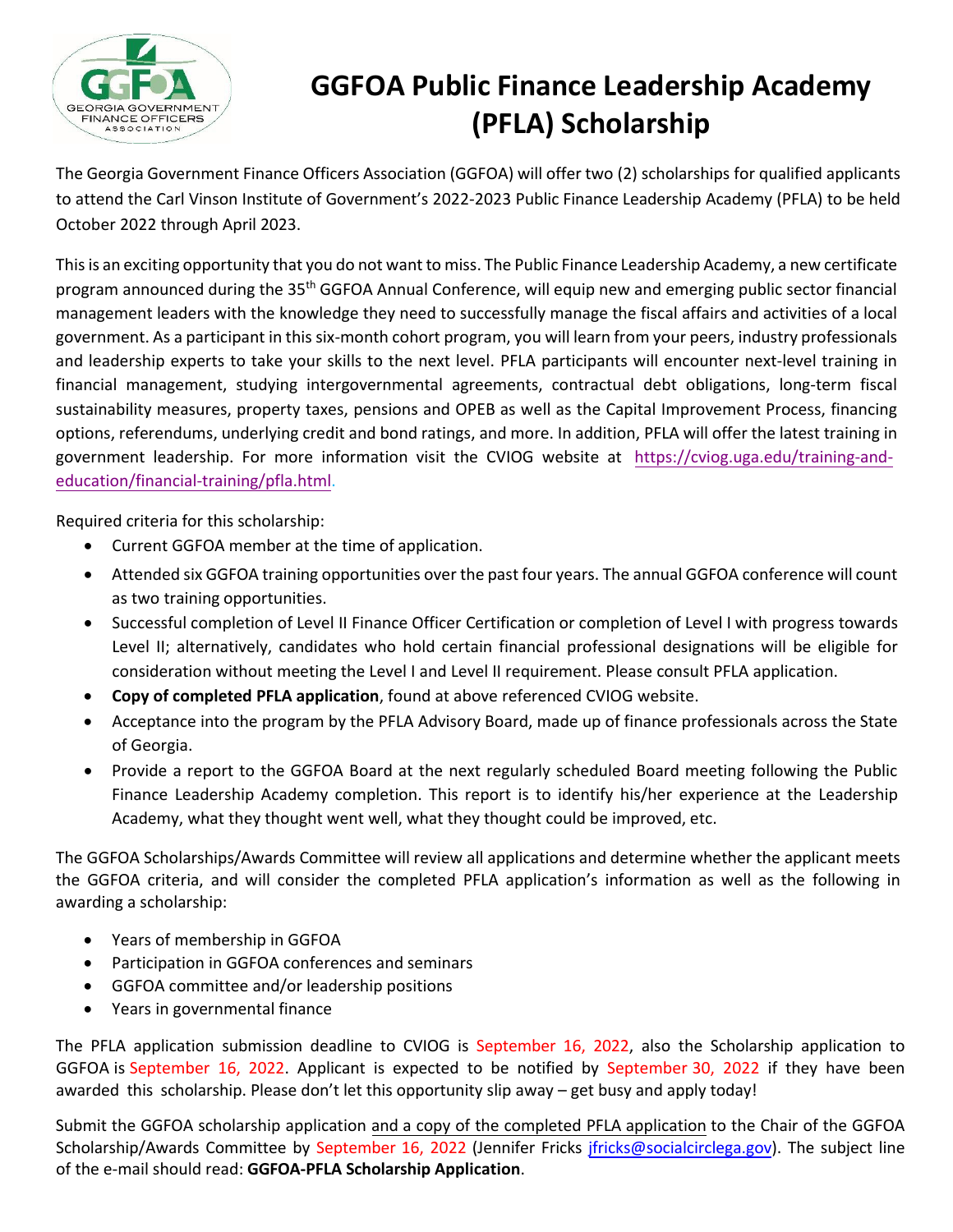| <b>GGFOA PUBLIC FINANCE LEADERSHIP</b><br><b>ACADEMY (PFLA) SCHOLARSHIP</b><br><b>GEORGIA GOVERNMENT</b><br><b>FINANCE OFFICERS</b><br><b>ASSOCIATION</b> |  |  |  |  |
|-----------------------------------------------------------------------------------------------------------------------------------------------------------|--|--|--|--|
|                                                                                                                                                           |  |  |  |  |
|                                                                                                                                                           |  |  |  |  |
|                                                                                                                                                           |  |  |  |  |
|                                                                                                                                                           |  |  |  |  |
|                                                                                                                                                           |  |  |  |  |
| How many years have you been a GGFOA member: ___________________________________                                                                          |  |  |  |  |
| Please list GGFOA committee and/or leadership positions:                                                                                                  |  |  |  |  |

How many years have you worked in governmental finance:

Please list the GGFOA trainings you have attended in the past 4 years:

Please submit this application **along with a copy of** the CVIOG's completed PFLA Application <https://cviog.uga.edu/training-and-education/financial-training/pfla.html> to Jennifer Fricks at [jfricks@socialcirclega.gov](mailto:jfricks@socialcirclega.gov) no later than September 16, 2022. The subject line of the e-mail should read: **GGFOA-PFLA Scholarship Application**.

If you are selected to receive this scholarship you will be notified by GGFOA with further instructions.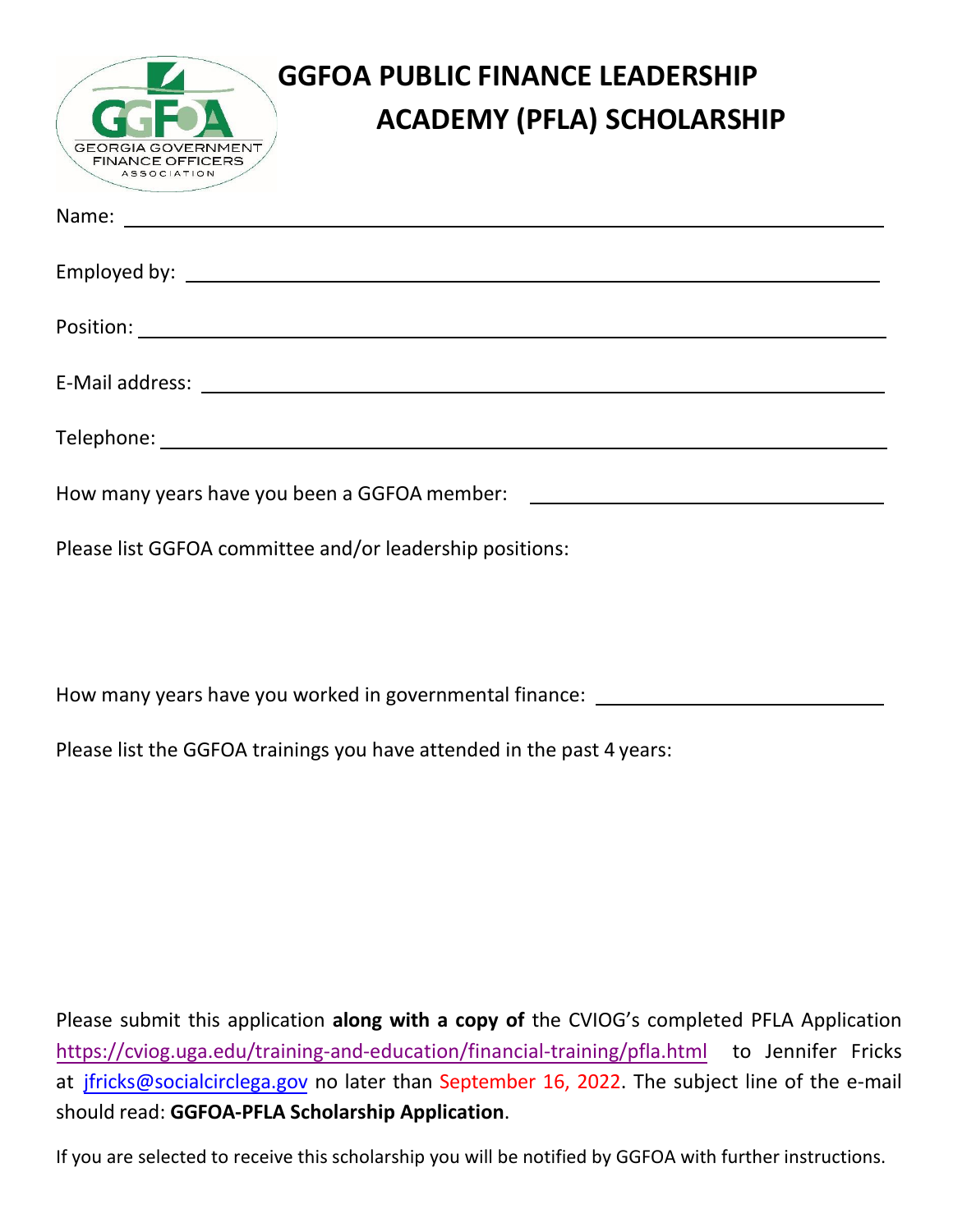





## **PUBLIC FINANCE LEADERSHIP ACADEMY**

**(PFLA runs from October 2022 through April 2023)**

### **APPLICATION**

**(Deadline to apply is September 16, 2022)**

### **PURPOSE**

To equip new and emerging public sector financial management leaders with the knowledge they need to successfully manage the fiscal affairs and activities of a local government.

| <b>CONTACT INFORMATION</b> |  |  |  |  |
|----------------------------|--|--|--|--|
|                            |  |  |  |  |
|                            |  |  |  |  |
| <b>Business Address</b>    |  |  |  |  |
|                            |  |  |  |  |
|                            |  |  |  |  |
|                            |  |  |  |  |
|                            |  |  |  |  |

## **EMPLOYMENT INFORMATION**

Current Job Title: \_\_\_\_\_\_\_\_\_\_\_\_\_\_\_\_\_\_\_\_\_\_\_\_\_\_\_\_\_\_\_\_\_\_\_\_\_\_\_\_\_\_\_\_\_\_\_\_\_\_\_\_\_\_\_\_\_\_

Years in Current Position:

Current Job Duties: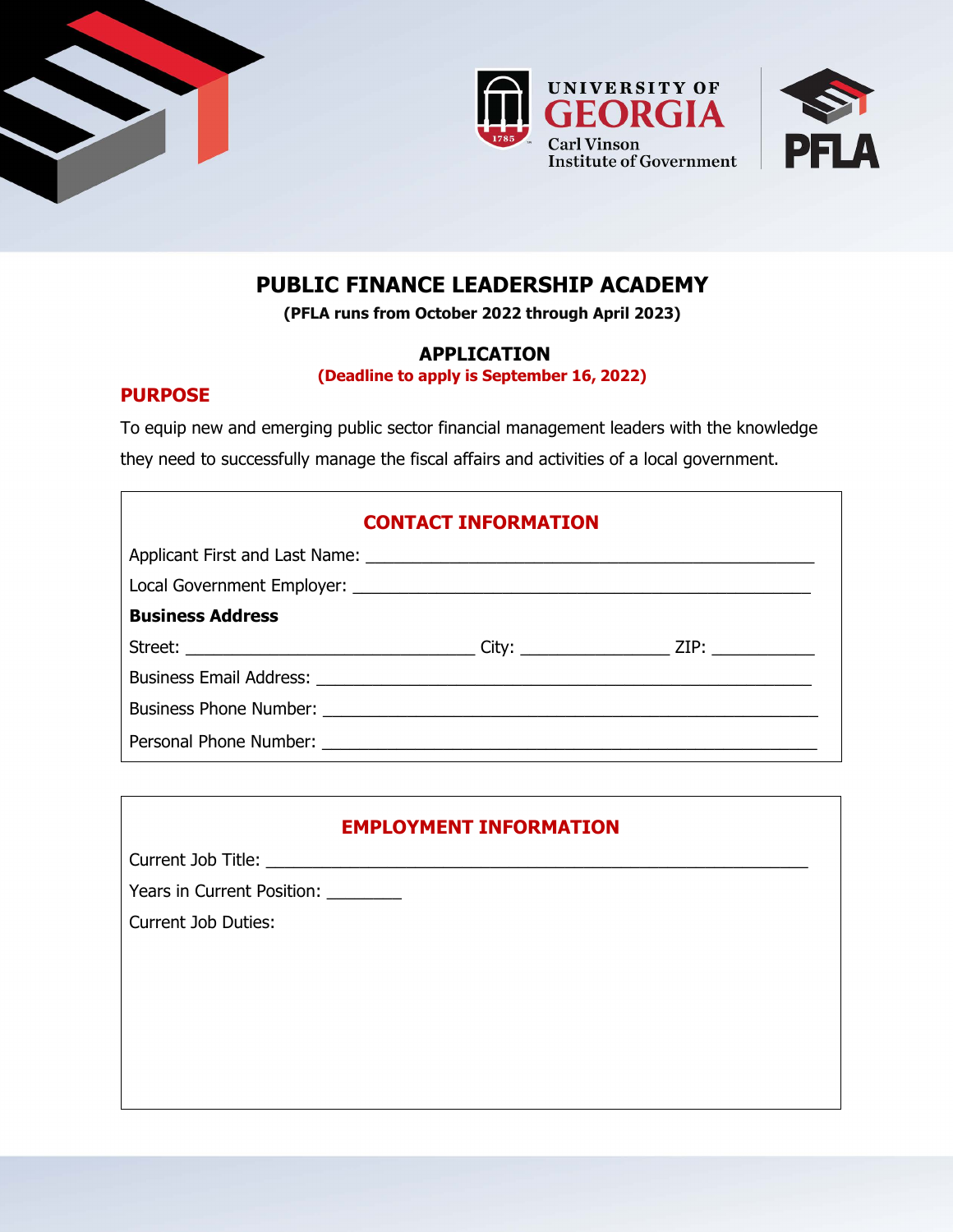



## **PREVIOUS EXPERIENCE**

| <b>Employer's Name</b> | <b>Beginning Date</b> | <b>Ending Date</b> |
|------------------------|-----------------------|--------------------|
|                        |                       |                    |
|                        |                       |                    |
|                        |                       |                    |
|                        |                       |                    |

| <b>EDUCATIONAL BACKGROUND</b> |                 |  |  |  |
|-------------------------------|-----------------|--|--|--|
| <b>Level of Education</b>     |                 |  |  |  |
| <b>Graduate Degree</b>        | Year Graduated: |  |  |  |
| Bachelor's Degree             | Year Graduated: |  |  |  |
| <b>High School</b>            | Year Graduated: |  |  |  |
|                               |                 |  |  |  |

| PROFESSIONAL INFORMATION                                                        |                            |                                  |  |  |
|---------------------------------------------------------------------------------|----------------------------|----------------------------------|--|--|
| <b>Level I Completion</b>                                                       | <b>Level II Completion</b> | <b>Professional Designations</b> |  |  |
| Yes<br>$\Box$                                                                   | Yes<br>$\Box$              | <b>CPA</b>                       |  |  |
| <b>No</b>                                                                       | <b>No</b>                  | <b>CPFO</b>                      |  |  |
| Professional Organizations:                                                     |                            | <b>CGFM</b><br>$\mathbf{L}$      |  |  |
| Roles in Professional Organizations:<br>Professional Awards and/or Recognition: |                            |                                  |  |  |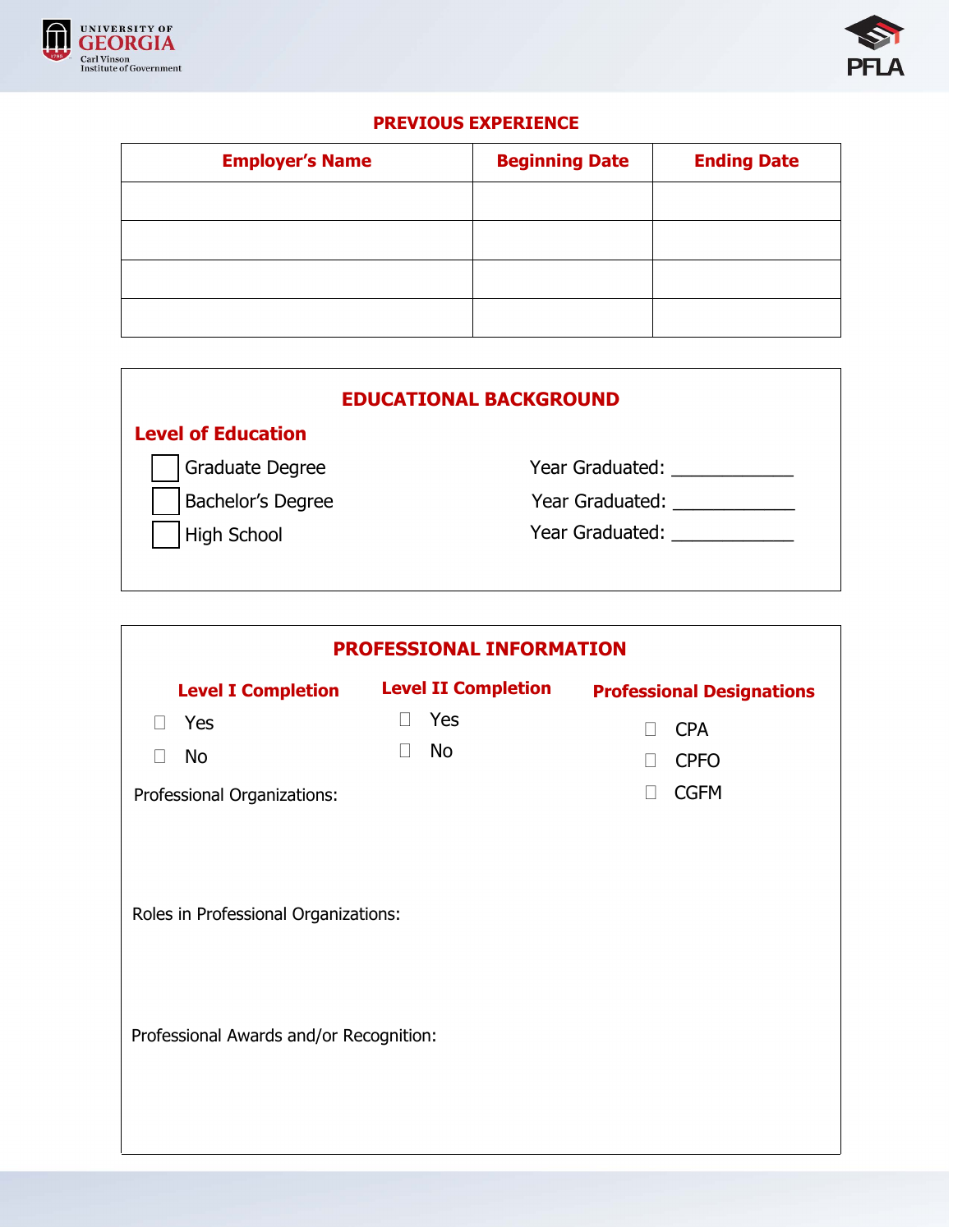



## **APPLICANT ESSAY**

Why do you want to participate in this program?

What do you hope to gain by completing this program?